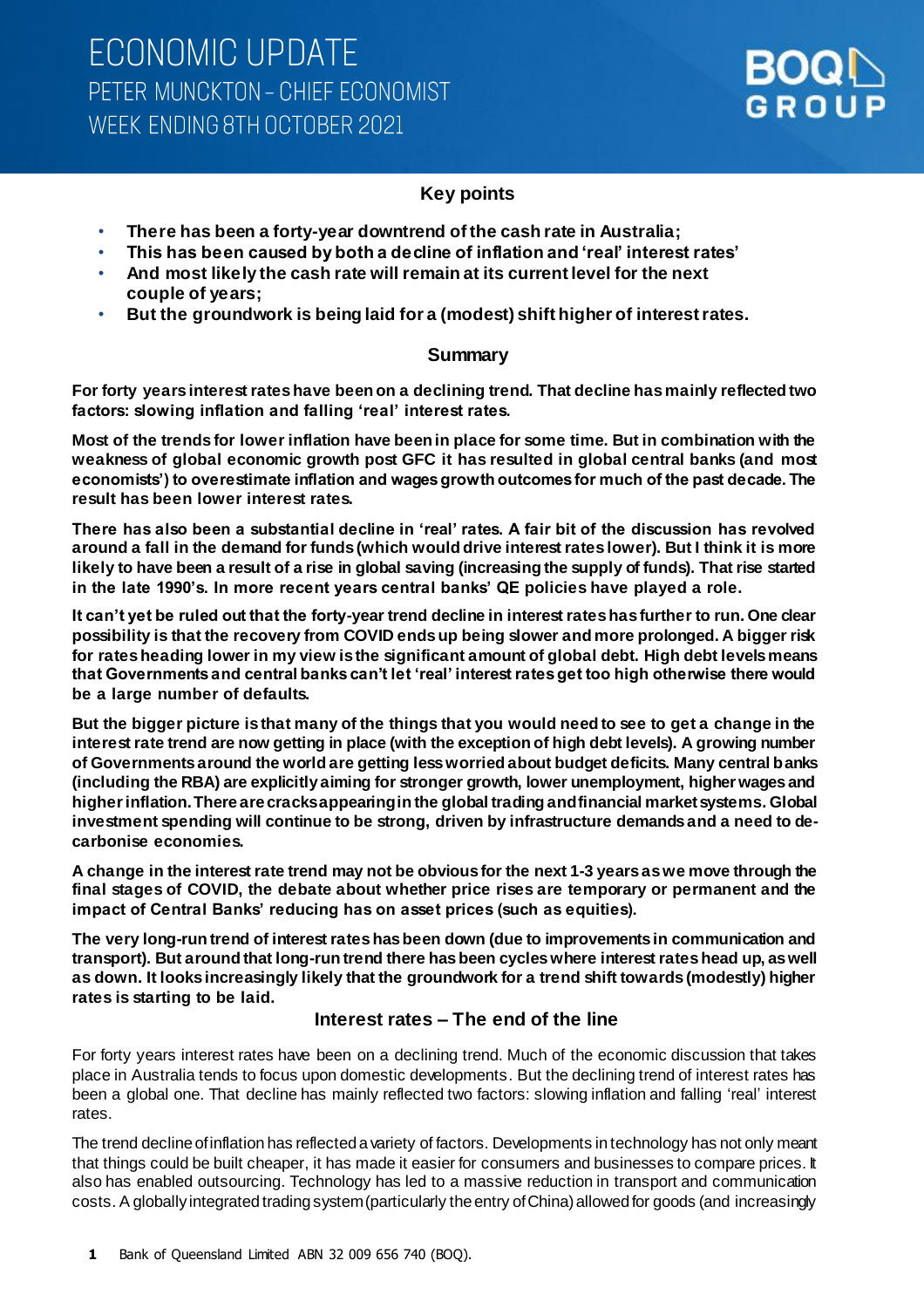

services) to be produced in the most efficient locations. Globalisation also increased competition for domestic firms making them more reluctant to raise prices.

The tougher competition from globalisation for Australian firms meant that wage rises needed to be largely funded by higher productivity (otherwise firms' would lose competitiveness). The RBA Governor has noted that high immigration increased the supply of labour, putting downward pressure on wages growth. Independent central banks were given a mandate to keep inflation low.

Most of these trends have been in place for some time. But in combination with the weakness of global economic growth post GFC it has resulted in global central banks (and most economists') to overestimate inflation and wages growth outcomes for much of the past decade. The result of lower inflation has been lower interest rates.



There has also been a substantial decline in 'real' rates. This is measured as the level of interest rates after taking into account inflation and is impacted by the demand and supply of funds. A fair bit of the discussion has revolved around a fall in the demand for funds (which would drive interest rates lower). Analysts making this argument point to a decline of GDP growth (due to both slowing population and productivity growth). Certainly slowing GDP growth has been a fact of life for developed (OCED) countries. But it has not been true for the world economy where (according to the IMF) growth has averaged about 3% for forty years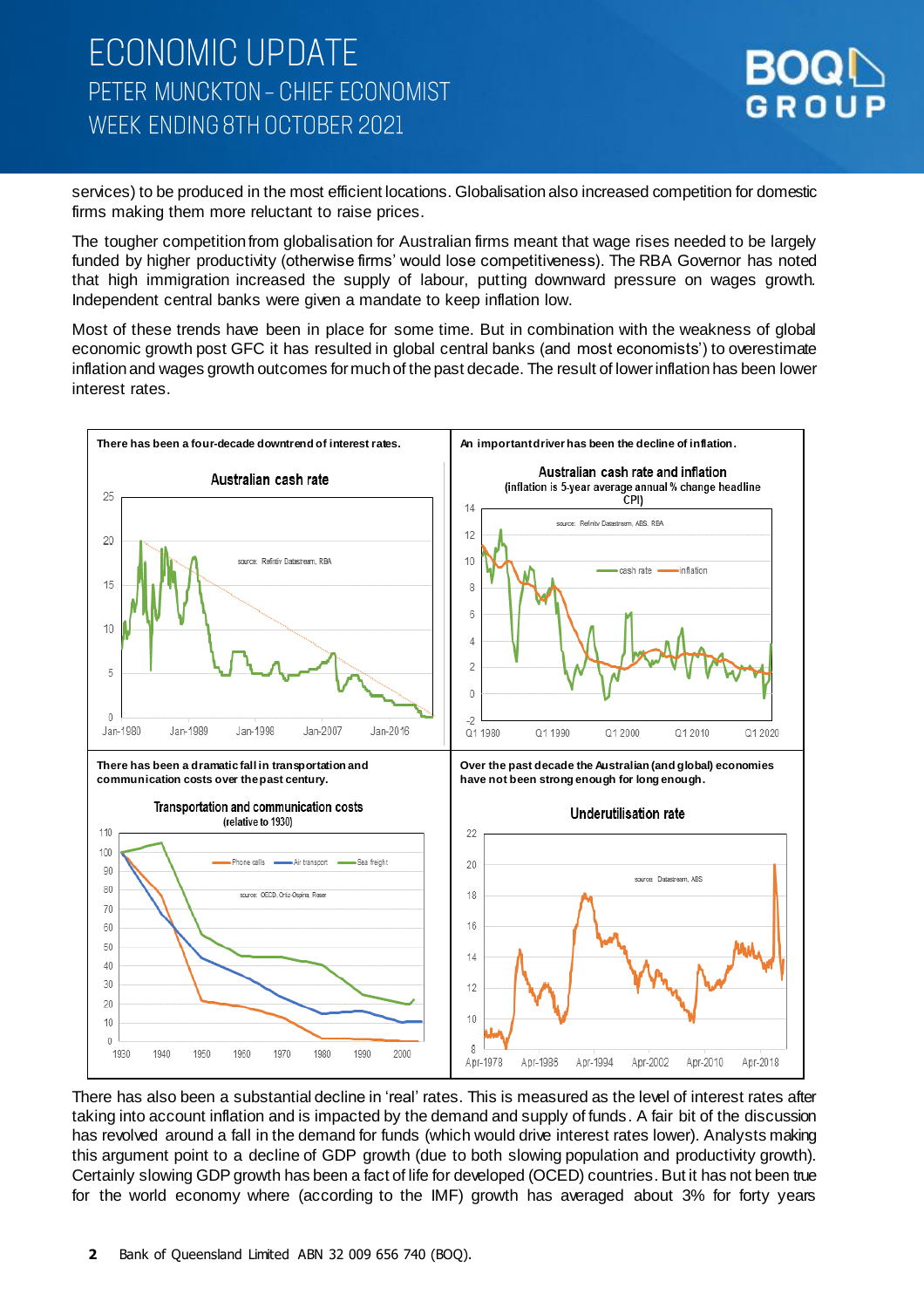

(underpinned by the strong growth of the Chinese and Indian economies). A related suggestion is that declining investment has led to a lower demand for funds. Again that is true in the developed world where lower investment has been a factor behind weak GDP growth. But that has not been true for the world economy for the past twenty years where (again according to the IMF) the global investment rate has actually been increasing (China again playing a crucial role).

This suggests that the decline of 'real' rates is more likely to have been driven by a rise in global saving (increasing the supply of funds). That rise started in the late 1990's as Asian countries increased their saving by building big foreign exchange reserves to support their currencies after their torrid experiences during the Asian Crisis. Global saving got a further boost when the Chinese economy started cranking up big time in the late 1990's into the 2000's, leading to a big rise in Chinese income and therefore saving (partially offset in the 2000's by a fall in US saving as US consumers' went on a spending binge on cheap goods).

In recent years there has been two other additional sources of saving. First, the large run-up of debt that caused the GFC led central banks to drastically reduce interest rates and start quantitative easing (QE, where central banks buy large amounts of government bonds and other financial assets). When COVID hit rates fell further. But because the cash rate in most economies was already so low central banks massively expanded their QE programs. Second, the change in bank regulations post GFC meant that not only did banks have to de-leverage (removing a source of borrowing) but they became big buyers of government debt. Also, for much of the period governments (apart from the US) were focussed upon minimising debt and deficits. Finally, the significant reduction in communication and computing costs (as well as the de-regulation of financial markets) made it easier for saving to flow to countries providing the best returns.



**So that was then. But what will happen.**

It can't yet be ruled out that the forty-year trend decline in interest rates has further to run. One clear possibility is that the recovery from COVID ends up being slower and more prolonged. And until case numbers (and hospitalisations) stabilise at a lower level that can't be ruled out. But to date the evidence suggests that the vaccines developed have remained effective about preventing serious illness against all the strains of COVID.

A bigger risk for rates heading lower in my view is the significant amount of global debt. Most economies have at least one part of their economy that has 'high' debt (household debt in Australia, Canada and New Zealand, government debt in the US). The biggest risk is probably in China where corporate debt is very high for its stage of economic development (highlighted by the recent problems of Evergrande and other property developers). There are good reasons to think the Chinese government will be able to contain the problem. China has a closed financial system which means there is little foreign debt. And their regulators have plenty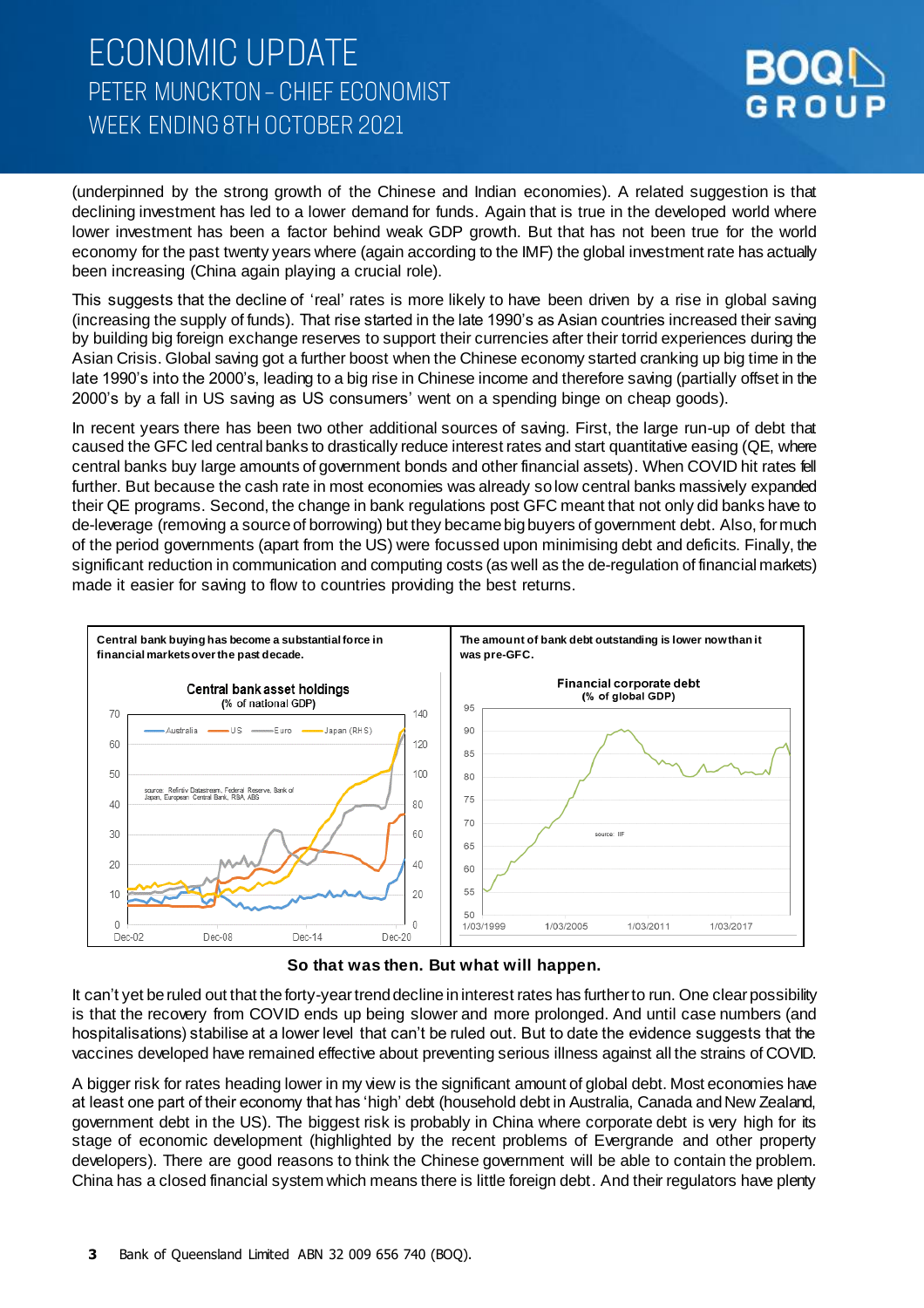

of power to ensure there is a resolution to any problems. But high debt levels means that globally Governments and central banks can't let 'real' interest rates get too high otherwise there would be a large numberof defaults.



### **The no surprise RBA**

Following its October meeting the RBA announced that it would keep the cash rate unchanged, as well as continuing to buy \$4b of Federal and State Government debt every week until February when the bond-buying policy will be reviewed. The decision was not a surprise. The RBA believe that once the Lockdowns end there will be a substantial bounce in economic growth. But the course of the Pandemic and how Governments', firms and consumers react are a major unknown.

There are good reasons to think the RBA is right that economic growth will strengthen. But the virus will still be around and will likely still have some impact upon demand. As with now some sectors and regions of the economy will be harder hit than others. But as many overseas economies are currently finding out it will also have a significant impact upon supply.

Everyone agrees that higher demand and supply constraints gets you higher prices. The difference of view comes down to how long the supply constraints will last. I think they will last for 12-24 months. And with the economy likely to remain strong that will put pressure on interest rates to go up earlier than the RBA's current view of the first half of 2024 (my forecast is the second half of 2023).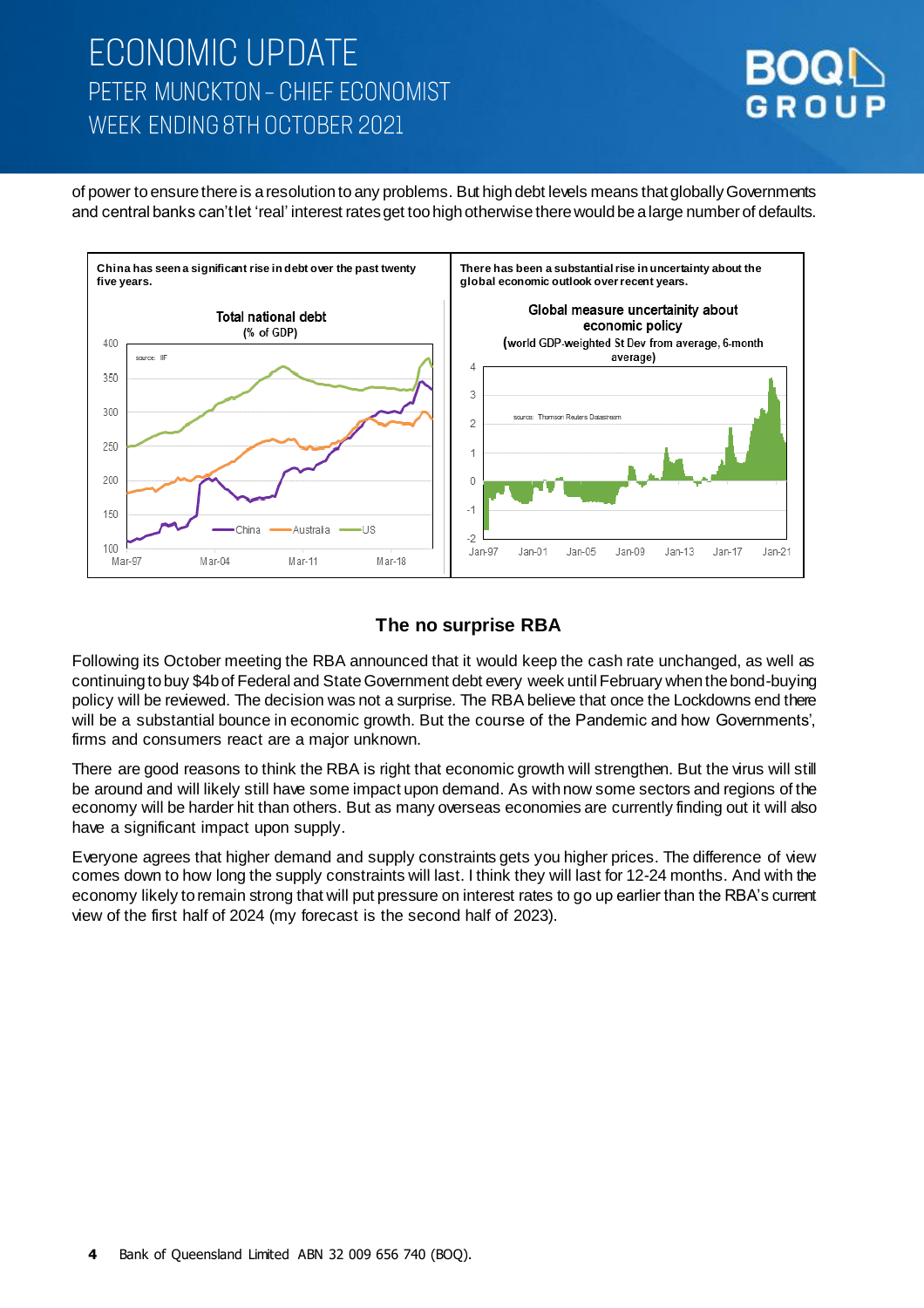



#### **The trend decline of interest rates is likely over**

Leaving aside developments over the next year or two the bigger picture is that many of the things that you would need to see to get a change in the interest rate trend are now getting in place (with the exception of high debt levels).

A growing number of Governments around the world are getting less worried about budget deficits. Governments' are also spending more on defence that has less direct productivity benefits for the economy (but can be a good source of R&D). Many central banks (including the RBA) are explicitly aiming for stronger growth, lower unemployment, higher wages and higher inflation. There are cracks appearing in the global trading and financial market systems, with the world looking to be splitting into US-China (and maybe European) sphere's. This could lead to reducedflow of goods, services, capital (and potentially people). China is looking to boost consumer spending (reducing saving), and could do so by running larger fiscal deficits to finance higher social spending. Global investment spending will continue to be strong, driven by infrastructure demands and a need to de-carbonise economies.

It is possible that growth worries, large-scale debt defaults or heightened financial market volatility leads to another step down in global interest rates. But more likely is that the trend decline in rates is coming to an end. That may not be obvious for the next 1-3 years as we move through the final stages of COVID, the debate about whether price rises are temporary or permanent and the impact of Central Banks' reducing has on asset prices (such as equities).

The very long-run trend of interest rates has been down (due to improvements in communication and transport). But around that long-run trend there has been cycles where interest rates head up, as well as down. It looks increasingly likelythat the groundwork for a trend shift towards (modestly) higher rates is starting to be laid.